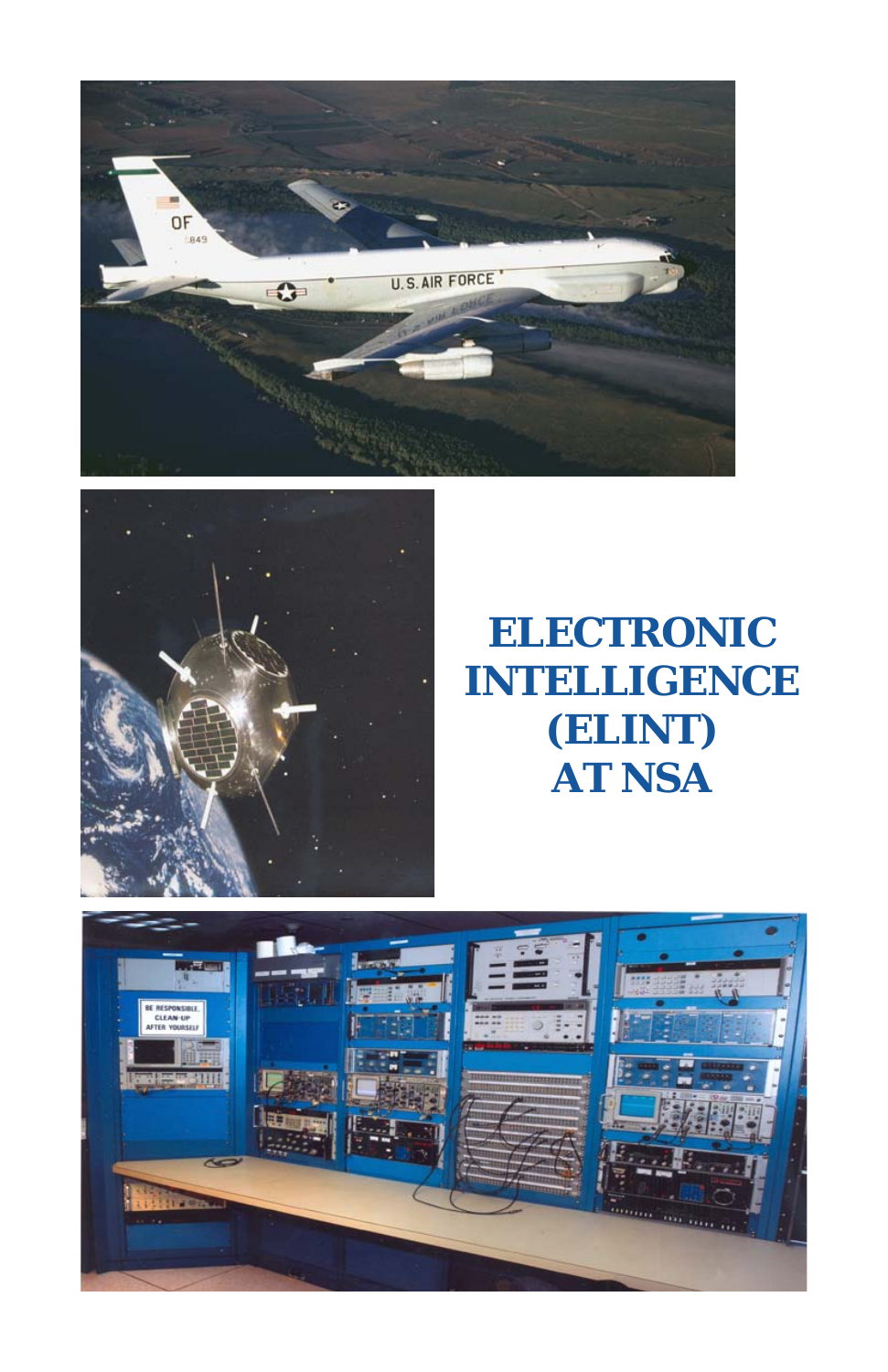**Cover Photos:** From top to bottom, US Air Force advanced ELINT airborne collection platform; early GRAB satellite; Cold War ELINT signals analysis equipment.

**This publication is distributed FREE by the National Security Agency. If you would like additional copies, please submit your request to: Center for Cryptologic History National Security Agency 9800 Savage Road, Suite 6886 Fort George G. Meade, MD 20755-6886**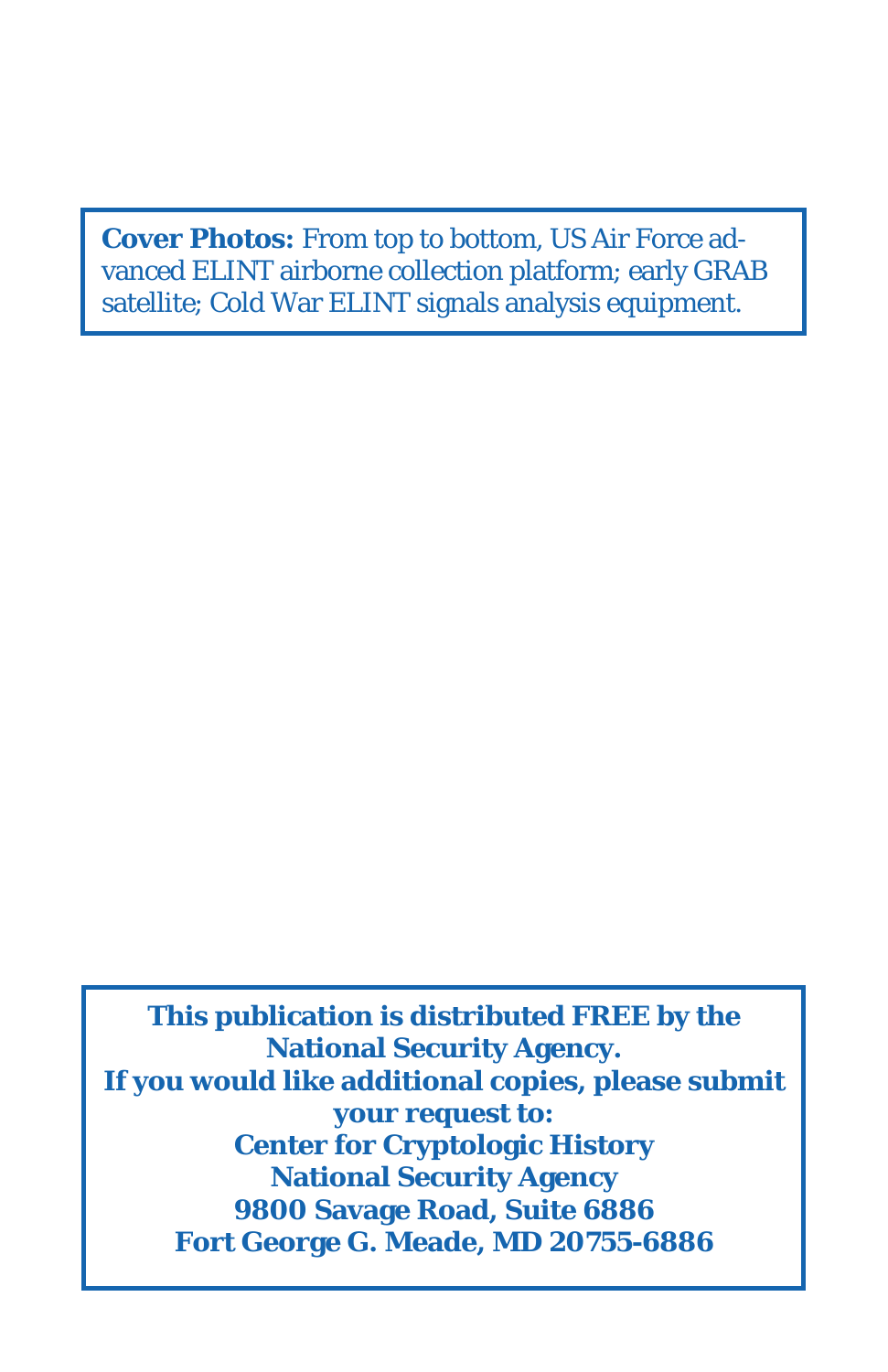# **ELECTRONIC INTELLIGENCE (ELINT) at NSA**

**Richard L. Bernard**



**Center for Cryptologic History**

**National Security Agency**

**2009**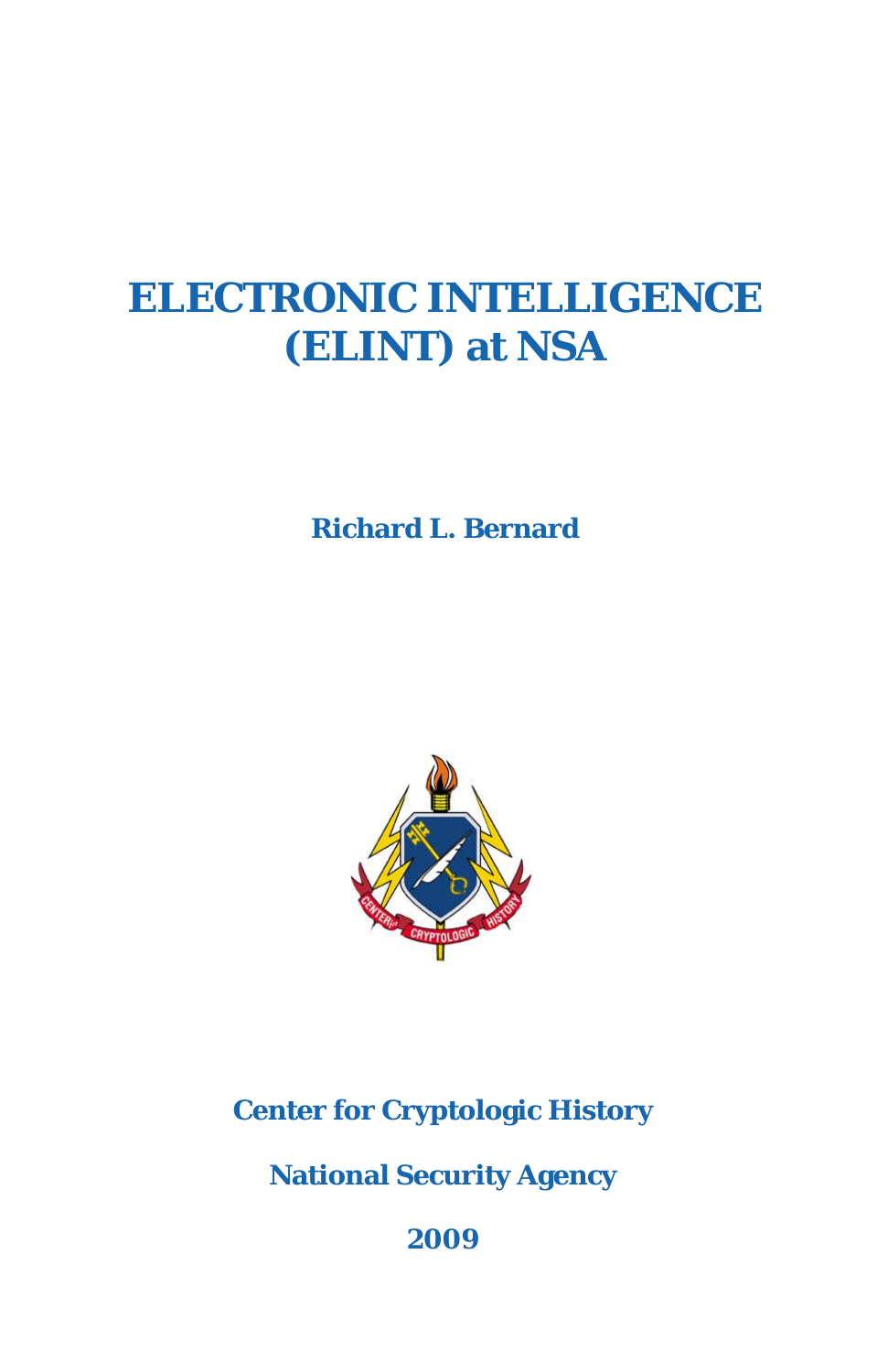**This publication is a product of the National Security Agency history program. It presents a historical perspective for informational and educational purposes, is the result of independent research, and does not necessarily reflect a position of NSA/CSS or any other US government entity.**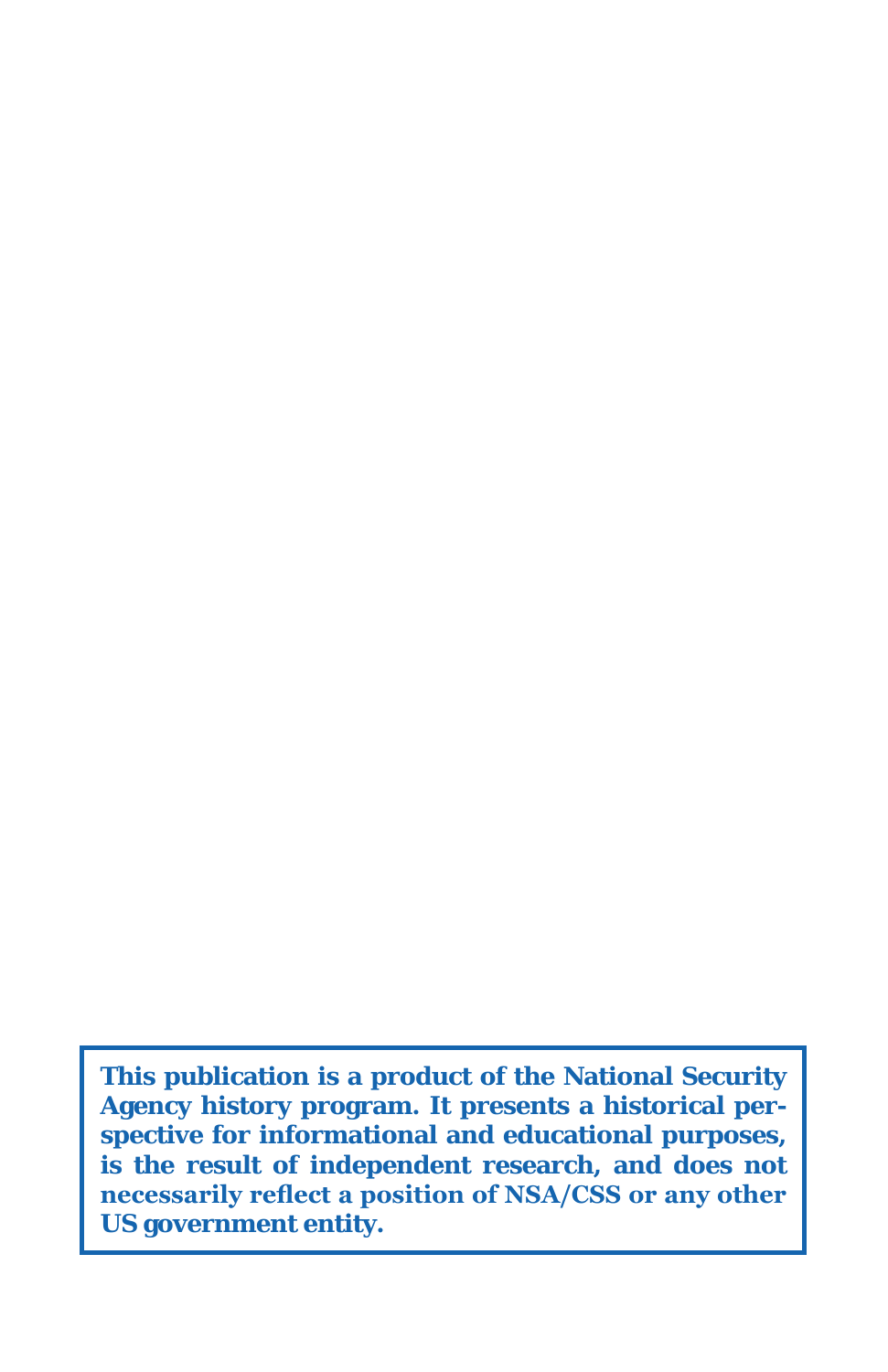#### **Background**

What is Electronic Intelligence (ELINT)? ELINT is information derived primarily from electronic signals that do not contain speech or text (which are considered COMINT).

It is divided into major branches. One branch is Technical ELINT (TechELINT), which describes the signal structure, emission characteristics, modes of operation, emitter functions, and weapons systems associations of such emitters as radars, beacons, jammers, and navigational signals.

A main purpose of TechELINT is to obtain signal parameters which can define the capabilities and the role that the emitter plays in the larger system, such as a ground radar locating aircraft, and thus lead to the design of radar detection, countermeasure, or counterweapons equipment. The overall process, including operation of the countermeasures, is part of electronic warfare.

Another major branch is Operational ELINT (OpELINT), which concentrates on locating specific ELINT targets and determining the operational patterns of the systems. These results are commonly called Electronic Order of Battle (EOB). OpELINT also provides threat assessments, often referred to as "tactical ELINT." OpELINT intelligence products support military operational planners and tactical military commanders on the battlefield.

A former third major branch of ELINT is the collection, processing, and reporting of foreign telemetry signals intelligence (TELINT). TELINT is technical and intelligence information derived from the intercept, processing, and analysis of foreign telemetry. At one time Telemetry Intelligence was considered a branch of ELINT since TELINT (later to be called FISINT — Foreign Instrumentation Signals Intelligence) activities are closely related to TechELINT procedures and were conducted by all of the Department of Defense (DoD) military departments. TELINT is a critical source of performance information on foreign missiles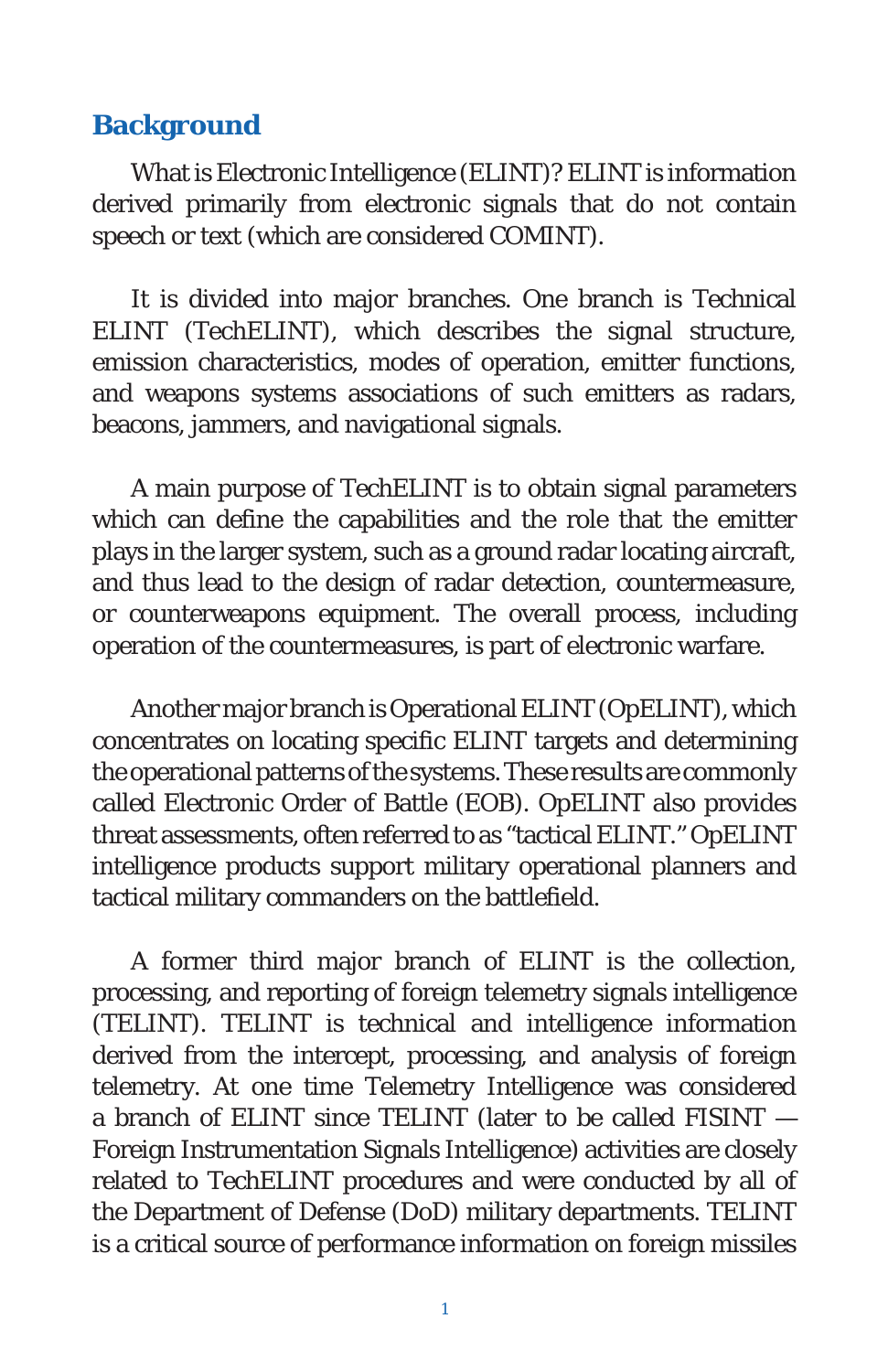and space vehicles while they are being developed and tested. TELINT can also provide much operational information on foreign satellites and space vehicles.

Electronic Intelligence (ELINT) at the National Security Agency (NSA) did not have an easy start. When NSA was formed in 1952, consideration was given to including ELINT as well as COMINT as part of NSA's charter. It is widely believed that Lieutenant General Ralph Canine, USA, Director of NSA at that time, felt that managing the DoD COMINT efforts would be enough of a challenge for NSA. This attitude toward ELINT was shared by the DoD military departments — none wanted NSA to manage ELINT; each department was very content to manage its own interests in ELINT.

Department of Defense ELINT, however, was as much in need of coordination and management as COMINT. In particular, the effort badly needed a cohesive signal analysis and processing effort.



*Lieutenant General Ralph Canine, USA, first Director of NSA*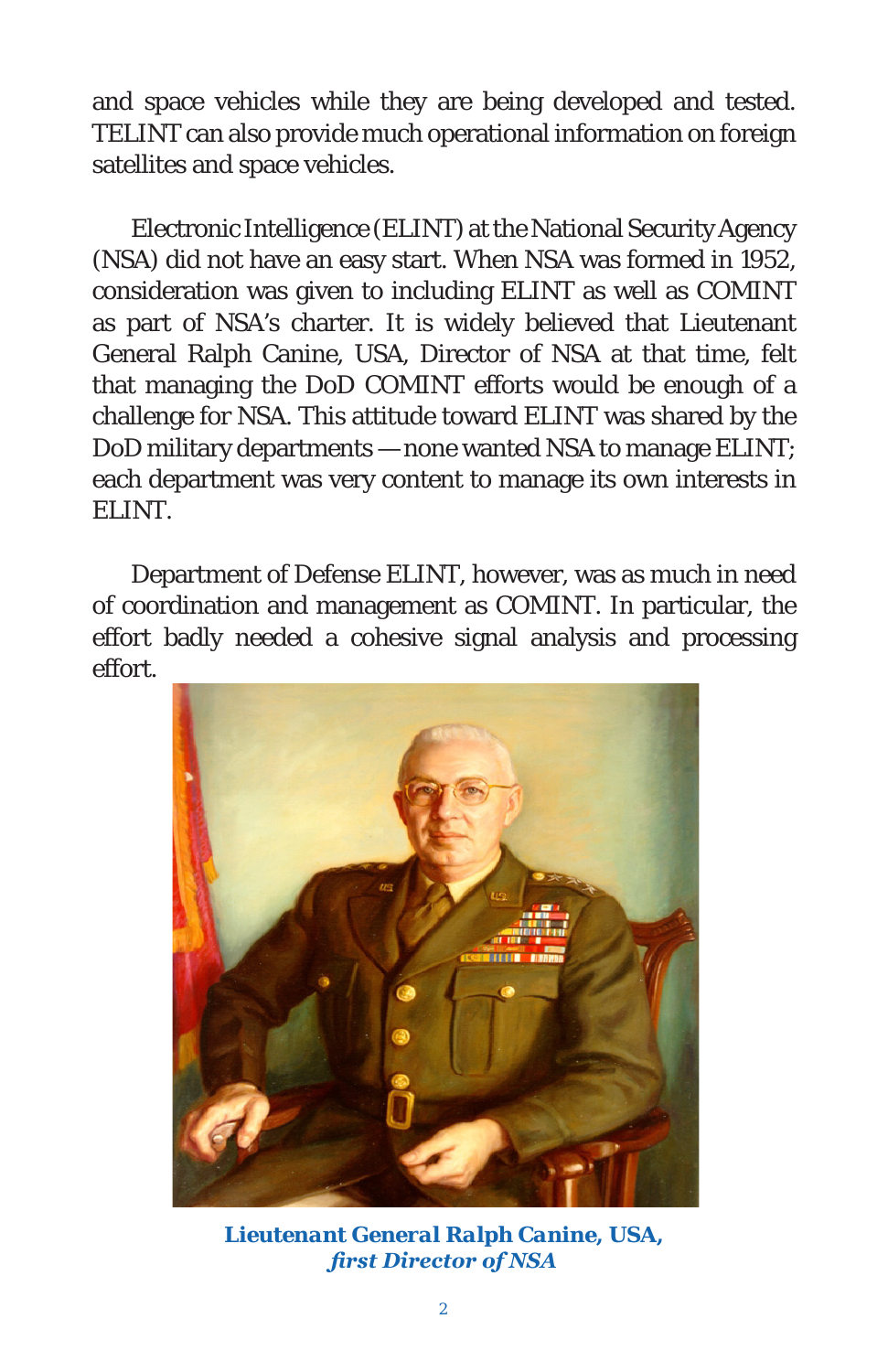#### **The Start of Modern ELINT**

ELINT had its start in World War II with the invention and use of radar by the Allies and the Axis. The initial Allied ELINT efforts were started by the British; they are described in the book *The Secret War* by Dr. R. V. Jones. The US Army Air Forces had a keen interest in ELINT since most of the German radars at the time were used to target Allied bombers over Germany, and the air forces wanted to know as much about them as possible — including how to evade, "jam," or "spoof" the radars.

During WWII the US military departments all used ELINT very effectively against German ground radars and against Japanese airborne, shipborne, and submarine radars. One of the early 1943 Army Air Force ELINT missions was flown by a B-24 over Kiska Island in the Aleutian Islands to electronically map the Japanese radars then on the island. In 1944 large numbers of B-24s were outfitted with ELINT receivers, which were used to guide jamming of the German ground radars in Europe.

Soon after WWII, the USAF in Europe (USAFE) embarked on an aggressive TechELINT and OpELINT program, including establishing a solid and expansive cooperative program with several NATO partners.

In 1952 the US DoD set up the Army-Navy Electronics Evaluation Group (ANEEG) to be housed at the Navy's Nebraska Avenue Naval Security Station (NSS) — by coincidence the headquarters of NSA at the time — staffed with about thirty people. The ANEEG had only informal coordinating collection powers, but it was both a centralized analysis point for processing and analysis of ELINT intercepts and a focal point for coordination of difficult ELINT analytic problems.

In 1955, as ELINT processing problems grew, ANEEG was redesignated the National Technical Processing Center (NTPC), under the USAF Air Staff, and administratively was designated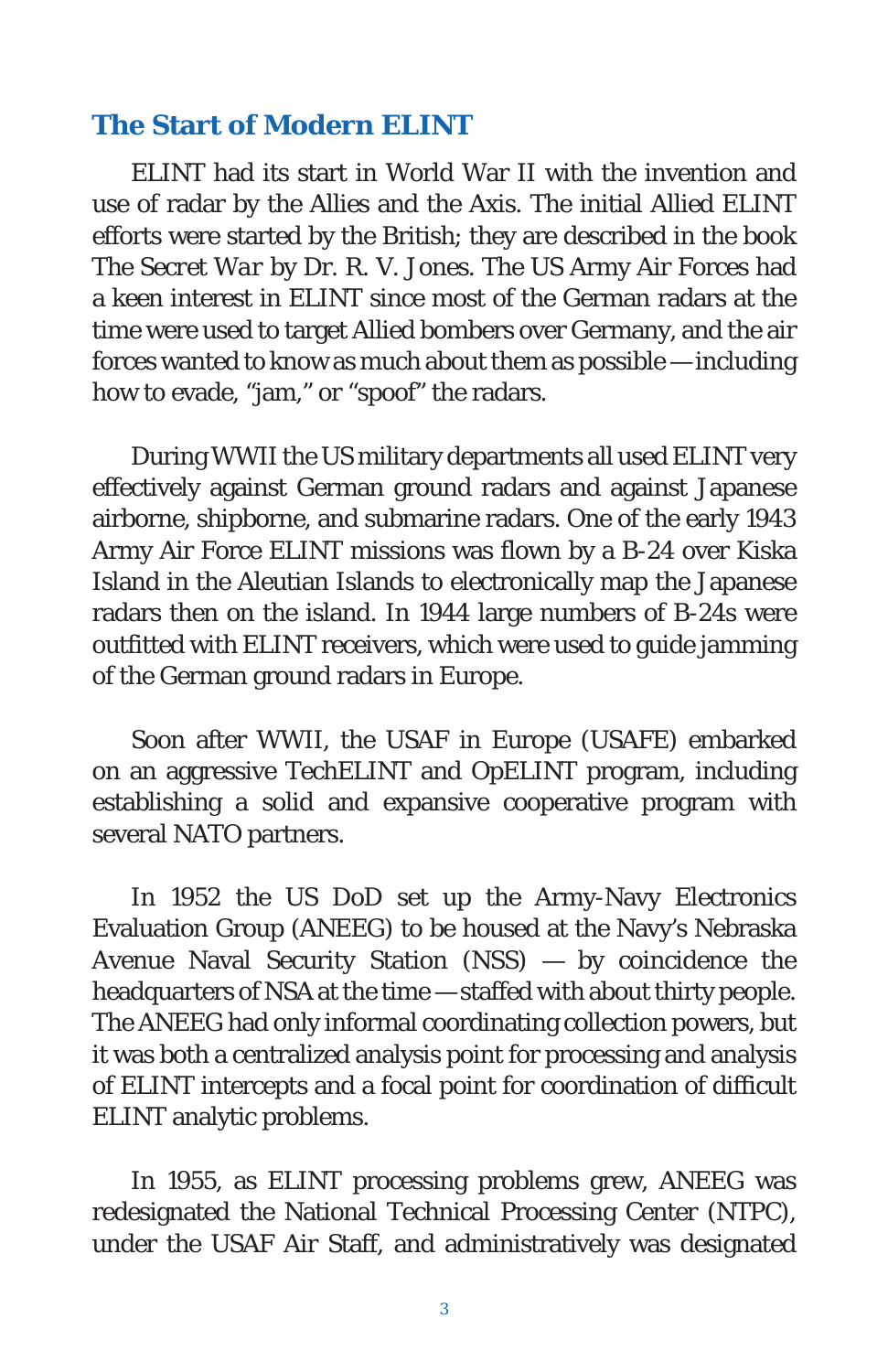

*Naval Security Station (NSS) at Nebraska Avenue in Washington, DC, home of the NTPC*

AFCIN-Z; it was housed in Building 20 at the Naval Security Station in Washington, DC. In addition to Army and Navy participation, the NTPC had key participants from the USAF and from the CIA. CIA at that time was operating the U-2 airborne reconnaissance program, and it led the integration of U-2 data into NTPC signal processing efforts. The U-2 had ELINT signal collection packages as well as photographic sensors.

## **Direction for NSA to Manage DoD ELINT**

Starting in 1954, a number of presidential-level committees recommended that ELINT be brought under NSA's purview. Both the Mark Clark Subcommittee of the Hoover Commission in 1954 and the William O. Baker Committee in 1957 made such a recommendation. Dr. Baker was a major influence in having US ELINT efforts managed by NSA. Strongly backed by President Eisenhower, the Baker Committee's efforts culminated in the issuance of National Security Council Intelligence Directive (NSCID) No. 6, "Communications Intelligence and Electronics Intelligence," in early 1958.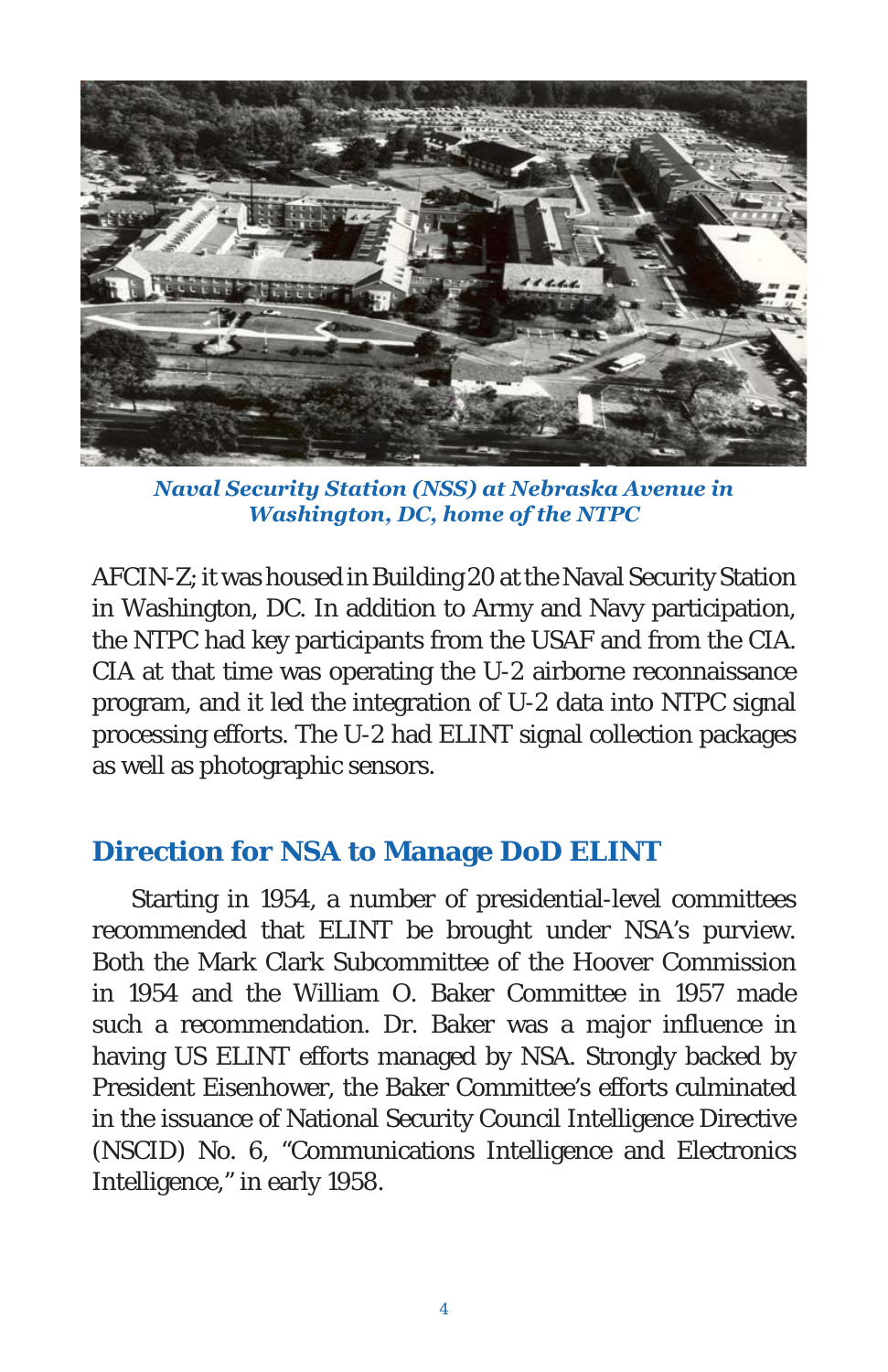

*Dr. William O. Baker*

NSCID No.6 gave NSA many ELINT powers. Within DoD it was implemented in early 1959 by an updated 1955 DoD Directive S-3115.2 and focused DoD top management review within DDR&E, soon to be headed by Dr. Eugene Fubini, a staunch supporter of ELINT and of having NSA manage DoD ELINT. It gave NSA (with certain exceptions) "operational and technical control" of all US DoD ELINT activities. The directive made it quite clear that the Joint Chiefs of Staff, component commanders, and the military departments and services were to fully support these NSA-managed ELINT activities.

## **ELINT Management Begins at NSA**

One of the first actions taken in response to the DoD ELINT directive in March of 1959 was to incorporate the National Technical Processing Center into the NSA Collection and Signal Analysis (COSA) organization as the "Non-communications Signals Analysis and Processing Division." By 1959, NTPC had about 100 people. This signal processing and analysis group formed the core of the NSA effort at that time.

Some of the DoD military departments and combat commands were not greatly enthusiastic about NSA's new responsibilities, and as a result many management problems and effective coordination procedures developed. The Strategic Air Command (SAC) was long accustomed to doing ELINT business "their way," which was tailored to fulfill their mission. SAC soon developed a productive and cooperative set of arrangements with NSA.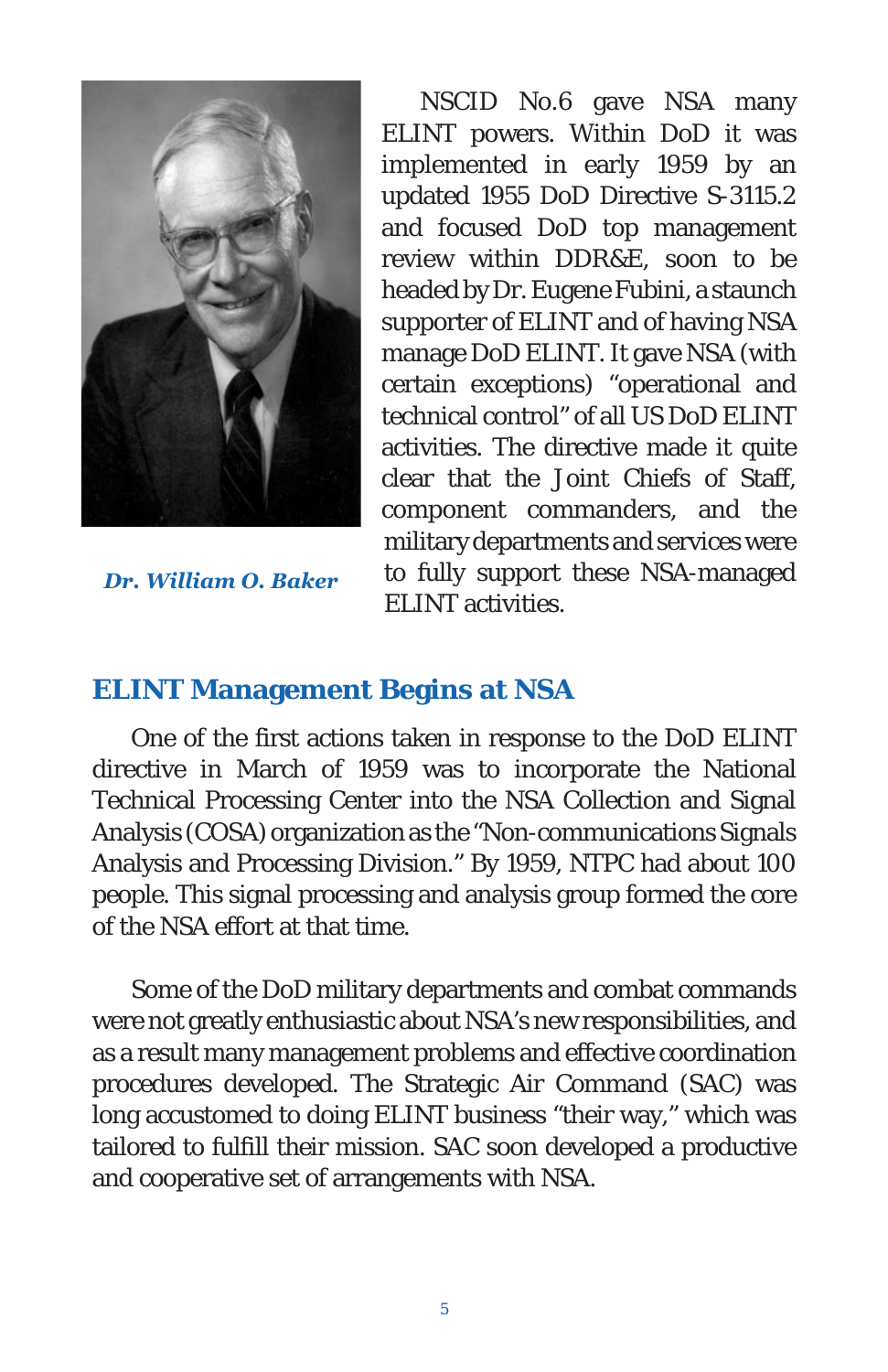

#### *NSA Fort Meade complex in the 1960s*

SAC had an extremely active ELINT program using RB-47 aircraft (the reconnaissance version of the B-47 bomber) to probe Soviet aircraft defenses in order to get information to protect SAC's fleet of B-52 bombers. All of the SAC B-52s were soon protected with "radar warning receivers" based on ELINT information.

In 1960, two major overseas ELINT processing centers became integral parts of the overall DoD ELINT structure NSA developed. These centers processed and analyzed data primarily from the US military departments' ELINT collection assets. In 1974 the USAF Europe sponsored programs with NATO partners and was fully integrated into the NSA system. Later this effort was combined with the NSA engineering support office in Europe.



*Now-closed STONEHOUSE deep space TELINT facility*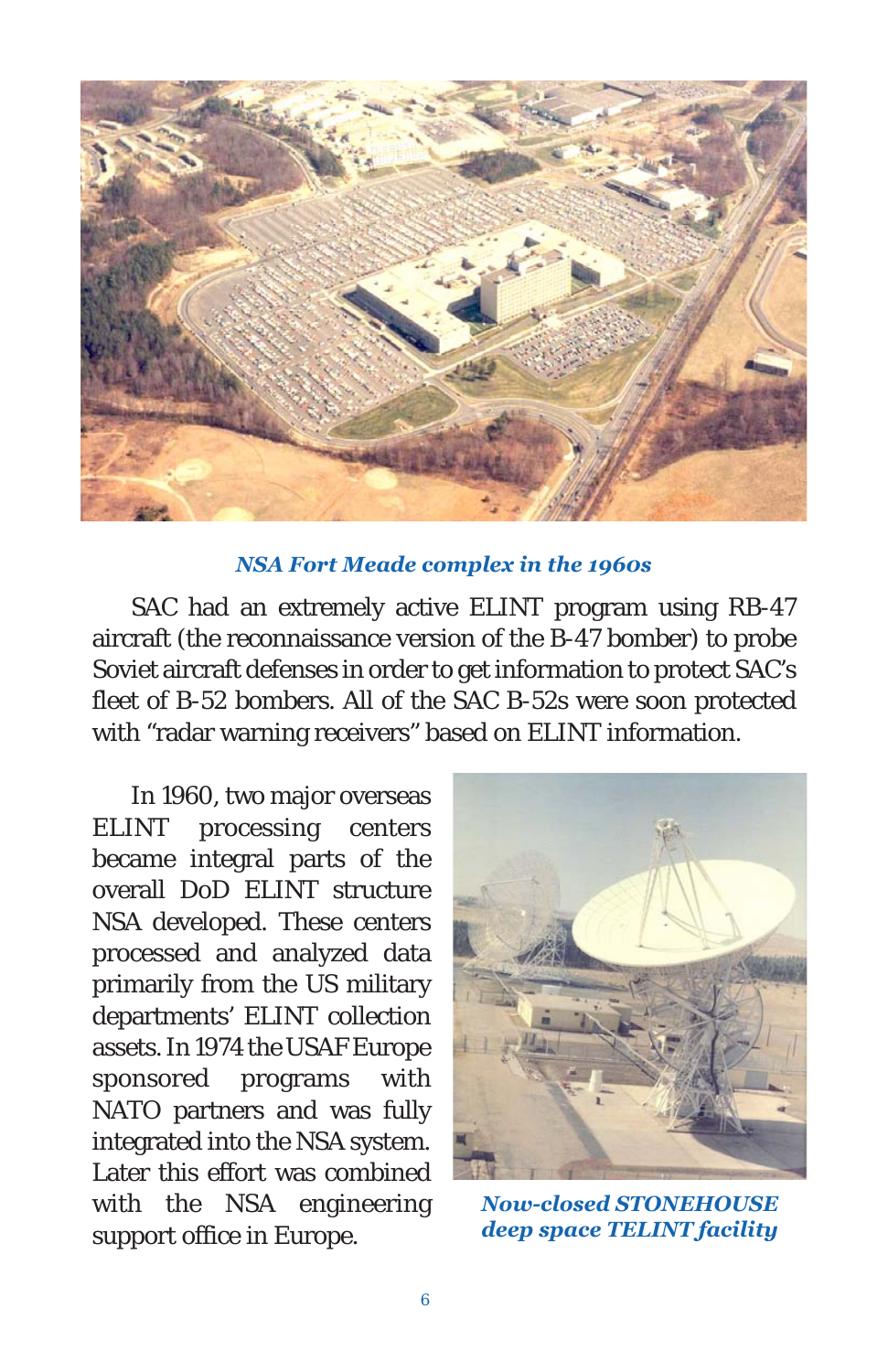NSA built and deployed — or sponsored — many ELINT and TELINT signal collection systems during the 1960s. A ring of sophisticated systems was developed and deployed in the TELINT area to gather information on the missile development and space activities of the Soviet Union.

Since the early 1960s, NSA had been a participant in the NRO and US Navy-led GRAB and POPPY efforts to collect ELINT on

Soviet air defense radar signals from an orbiting satellite. Intelligence from GRAB and POPPY provided the location and capabilities of Soviet radar sites and ocean surveillance information to the US Navy and for use by the USAF. This effort provided significant ELINT support to US forces throughout the war in Vietnam.

One of NSA's new responsibilities was to prepare a National ELINT Plan (NEP) in coordination with the ELINT community at that time. The first plan was completed in 1963



*Early GRAB satellite for ELINT signal collection from ground radars*

under NSA leadership with the participation of the US military departments, the Joint Chiefs of Staff (JCS), DIA, and CIA. Several plans followed.

Another response by NSA related to the expansion of NSA ELINT responsibilities was the creation in 1967 of a special group called DAGER, the Director's Advisory Group on ELINT and Reconnaissance. It was a small group headed by Mr. Charles Tevis, who originated the idea and was a strong proponent and technical leader of NSA's stewardship of ELINT.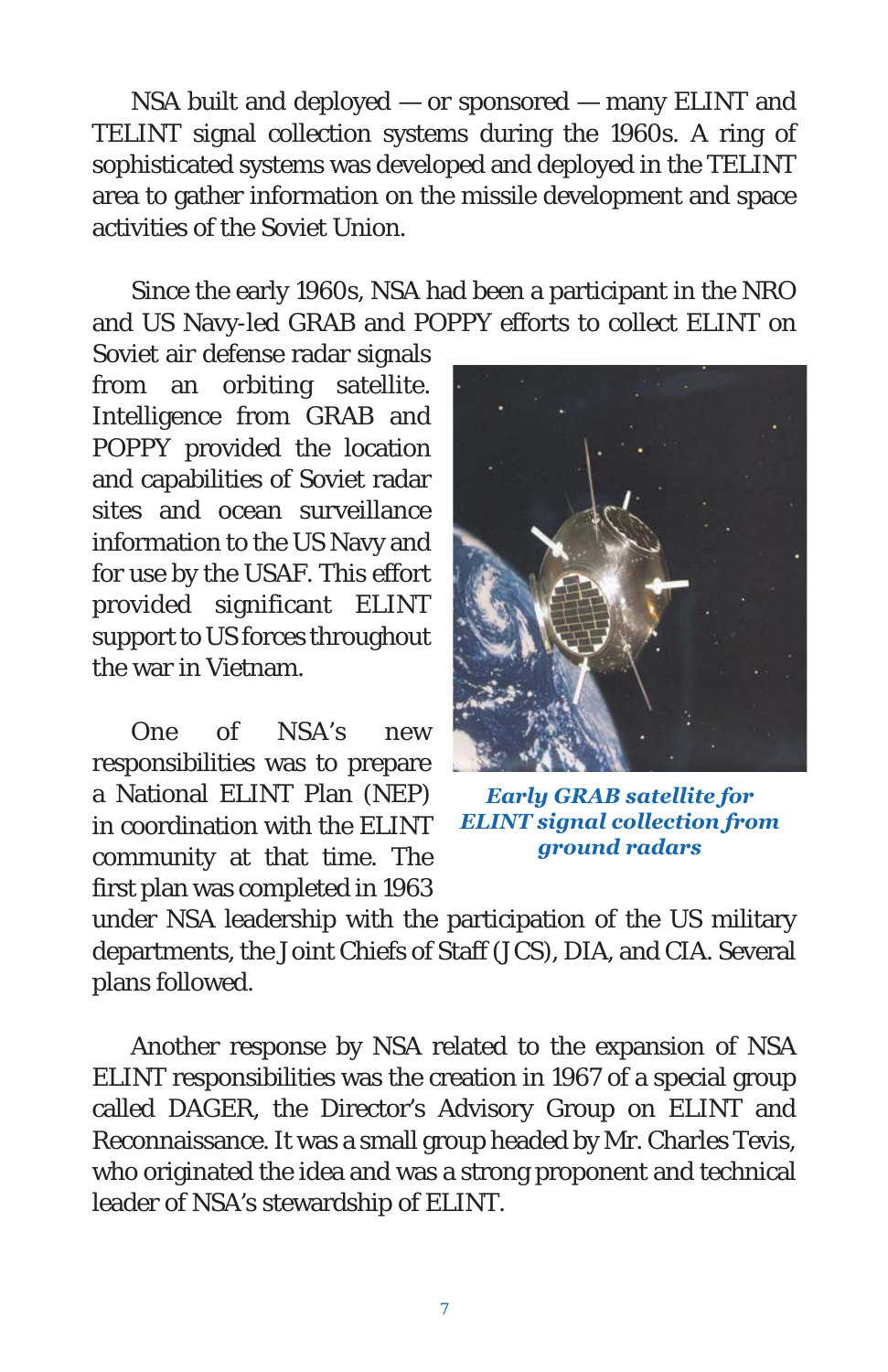In the late 1960s during the Vietnam War, ELINT played a major role: many military airplanes were outfitted with warning receivers and jamming equipment to counter the North Vietnamese antiaircraft guns and surface-to-air missile sites provided to North Vietnam by the Soviets. This radar warning and associated jamming equipment significantly reduced US aircraft losses. One of the key aircraft used was the Navy A-3 SKYWARRIOR, which could be aircraft-carrier-based. When configured for electronic warfare, it was designated EA-3B.



*EA-3B ELINT and electronic warfare aircraft*

The EA-3B was particularly effective against the Soviet-built SA-2 surface-to-air missile systems which targeted US fighters and bombers over North Vietnam.

The EA-3Bs remained in service until the early 1990s and served around the world as ELINT and electronic warfare aircraft; they were based on land and on carriers. The aircraft were used in the 1991 Gulf War and helped target Iraqi antiaircraft missile systems for allied air-to-ground missile destruction.

In the early 1970s a joint National Reconnaissance Organization (NRO) and NSA field ELINT processing center was opened. This joint effort added NSA's expertise in signal processing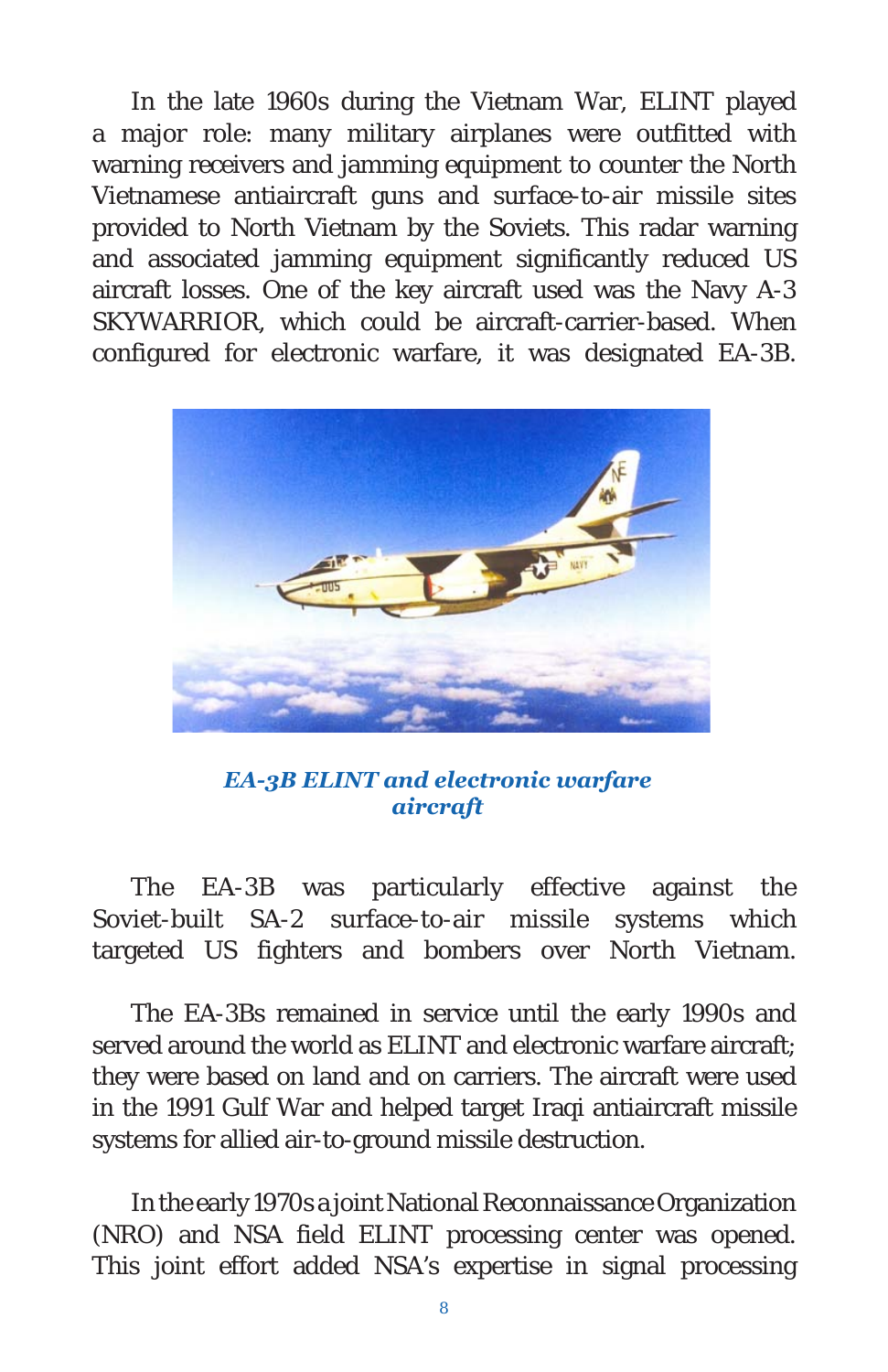

*SA-2 "Guideline" groundto-air missile system*

and its reporting responsibilities to NRO activities, provided many collection and processing advantages, and improved timely reporting of NRO collection results.

# **Expansion of NSA ELINT Responsibilities**

In 1971 the Collection and Signals Analysis organization, elements of the Research and Development organization, and other SIGINT operational elements merged to form the "Electronic Intelligence and Systems Management Group." This group provided a good institutional base for NSA to manage ELINT, including collection activities and the development of new collection and processing systems for ELINT efforts. Similarly, it created a cohesive way to develop the ELINT portion of the Combined Cryptologic Program (CCP) program and budgets with the DoD military departments. One of the offices in the group concentrated on TechELINT, one on OpELINT, and one on TELINT.

TELINT attained its status as a separate "INT" in 1971 with the publication of the revised DoD Directive 5100.20, which gave NSA its updated charter. TELINT activities were focused in the NSA organization as the Advanced Weapons and Space Systems Office within the new group.

By the early 1970s NSA had completed a network of groundbased foreign telemetry collection facilities and worked with the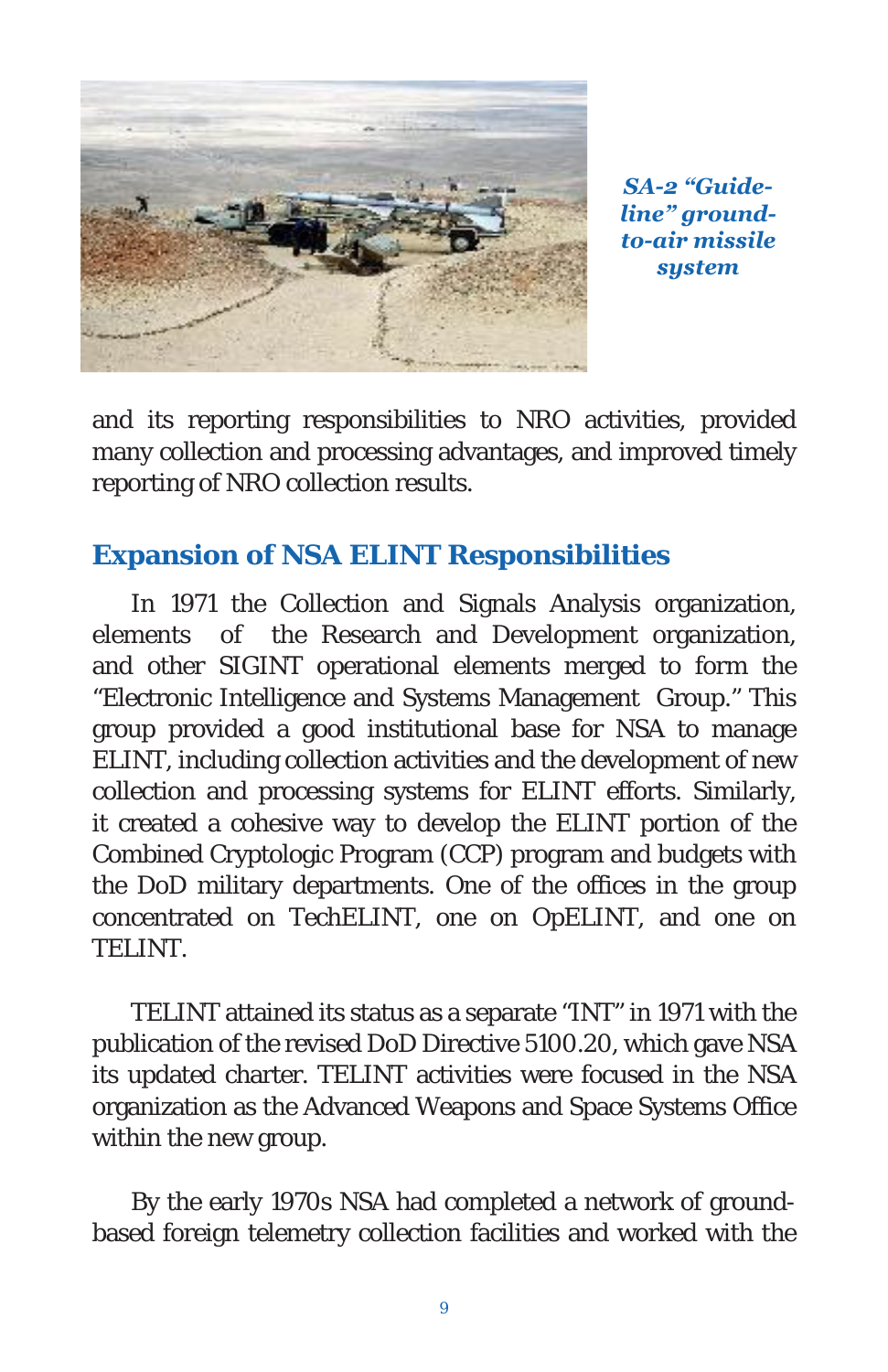DoD military departments and services to develop aircraft and shipborne TELINT signal collection facilities.

National Security Council Intelligence Directive No.6 was updated in 1972 and retitled "Signals Intelligence (SIGINT)." This directive gave NSA even more ELINT powers. Based on NSCID 6 concepts, SIGINT within DoD had been implemented by Department of Defense Directive 5100.20, issued in 1971 and commonly referred to as the "NSA Charter." The DoD Directive charged NSA with the responsibility of managing SIGINT within DoD and specifically defined SIGINT as including COMINT, ELINT, and TELINT. As previously mentioned, the term TELINT has fallen into disuse and has been replaced by the term FISINT, which includes telemetry, missile and satellite command signals, and beacons.



*TELINT signal collection position in early 1970s*

During the Cold War years, NSA continued to sponsor — or participate with the DoD military departments, the National Reconnaissance Office, and the CIA in  $-$  the development of sophisticated signal collection equipment for target signals to keep pace with the ever-changing technology of those signals.

One of the premier ELINT data collection platforms is a modified US Air Force RC-135U aircraft. The primary function of these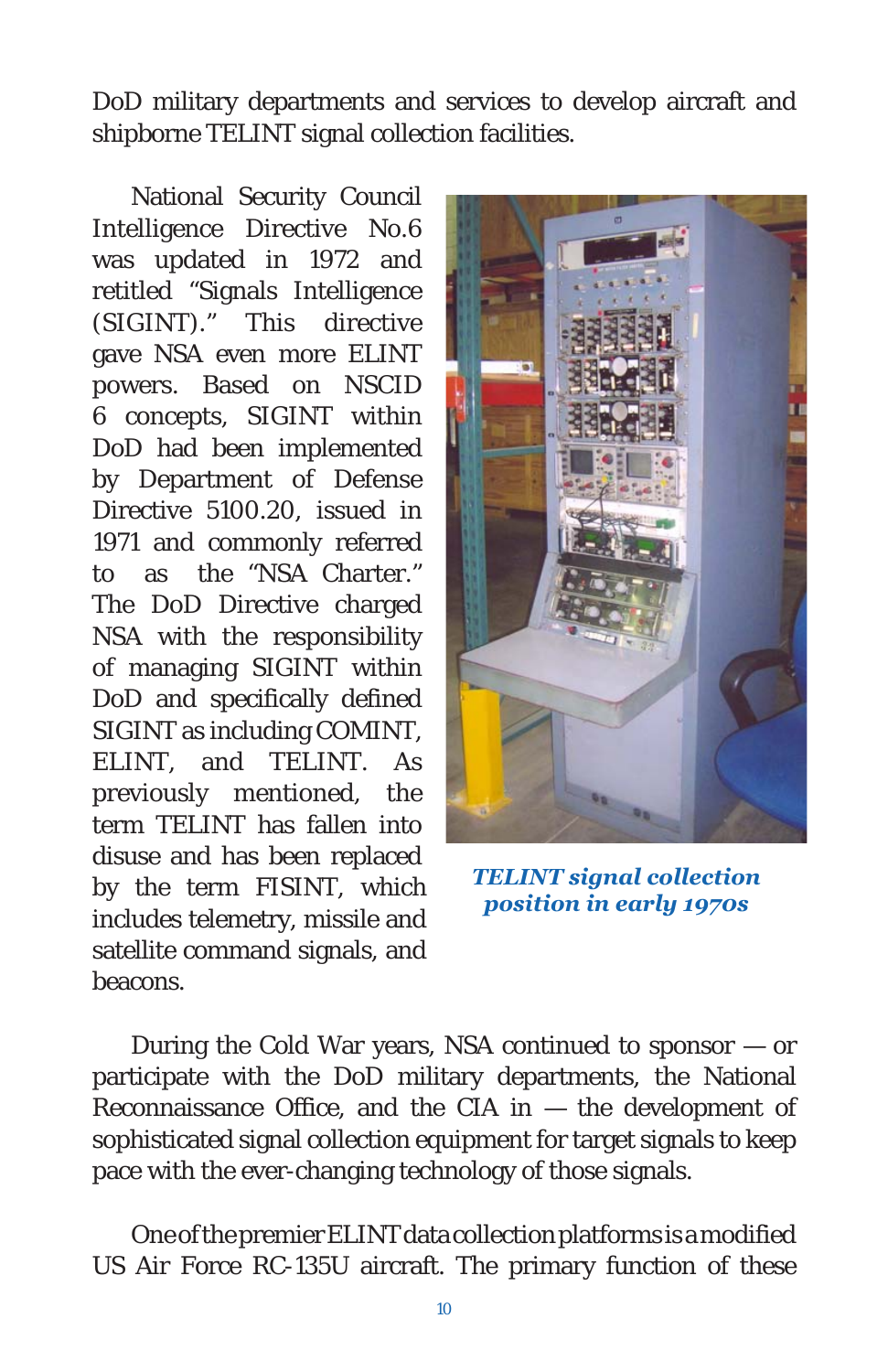

*Now-closed 1970s missile and space TELINT facility*

TechELINT specially configured aircraft is ELINT reconnaissance and surveillance. They collect, analyze, and sometimes locate foreign target electronic signals to help determine detailed operating characteristics and capabilities. They have been in operation, with a continuing series of advanced configurations, since 1964.



*Modified RC-135U advanced ELINT airborne collection platform*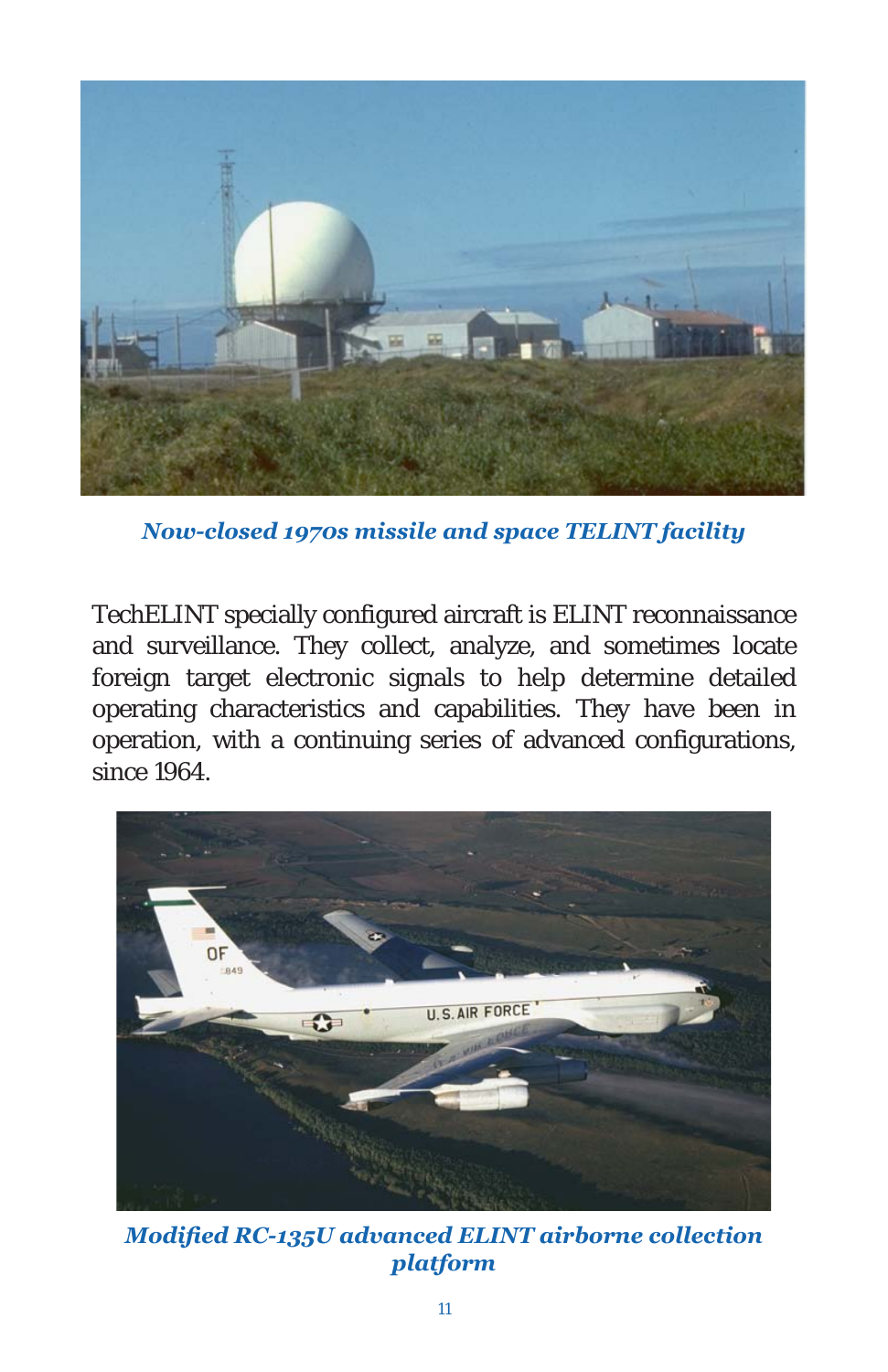Another long-time ELINT collection platform is the US Army GUARDRAIL aircraft. This aircraft is configured to locate enemy fire control radars and thus provide OpELINT. The aircraft can fly near or over a battlefield and communicate directly with Army and Air Force units. The GUARDRAIL collection and related analysis and reporting efforts have served in conflicts starting with the Vietnam War through DESERT STORM in 1991.



*RC12 GUARDRAIL COMINT and ELINT collection platform*

During the Cold War many technological advances were made in ELINT collection and analysis equipment. These advances made increased capabilities possible with more reliable configurations and by consuming less electrical power. As the "state-of-the-art" of foreign radar and other electronic equipment advanced, ELINT receivers had to keep pace. One such receiver, developed in the 1970s for both ground site and airborne use, was the QRC-259. Some thirty to forty receiver systems were deployed and operated into the 1990s.

NSA also continued to modernize and expand its ELINT signals processing and analysis equipment "positions." The Agency likewise upgraded positions at selected field facilities with emphasis on more timely reporting of ELINT results.

NSA also developed and operated special-purpose telemetry processing equipment, often computer-based, in the National Telemetry Processing Center (using the abbreviation NTPC).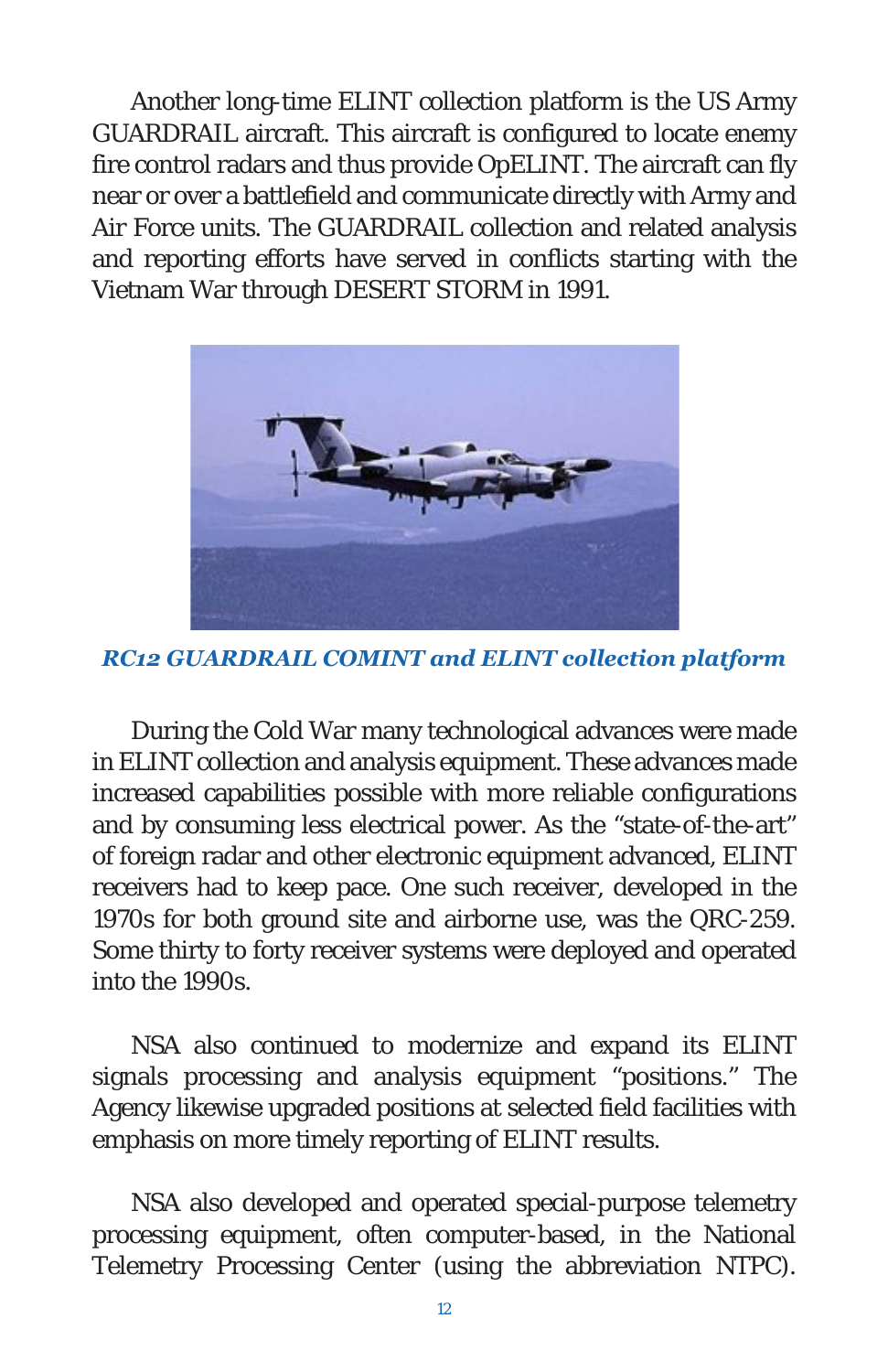

*QRC-259 ELINT signal receiver developed in the 1970s*

Different types of equipment sets were needed to process and analyze different forms of telemetry used by various telemetry transmission equipment. One example is RISSMAN, a specialpurpose telemetry processing system used at NSA during the Cold War.



*RISSMAN, a special-purpose telemetry processor*